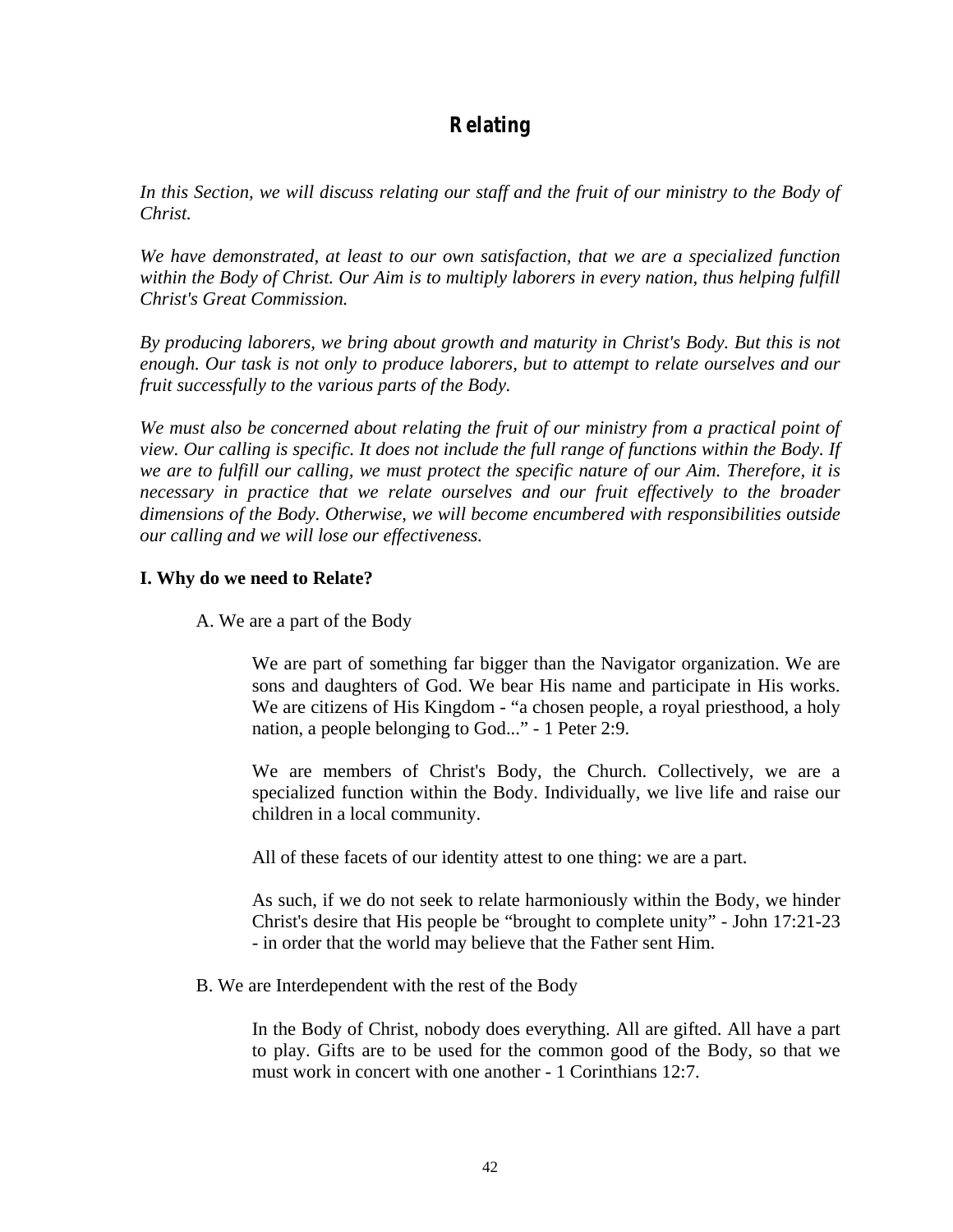As Navigators, we aspire to contribute new life and growth to the Body: converts, disciples, laborers and leaders. We also want to contribute concepts and truths as they are acquired in the exercise of our ministry.

Others, in turn, edify us through fellowship, counsel, exhortation, worship and teaching. They assume responsibility for shepherding and leading the fruit of our ministry. We owe our continued mobility to the fact that the rest of the Body is there to take up where we leave off.

## **II. What does it mean to Relate?**

A. Recognizing that we, as a part of the Body, must exercise unity with the other parts - Ephesians 4:3.

B. Mutual edification: we benefit from the ministry and instruction of others and, in turn, seek to serve them with what God has entrusted to us - Ephesians 4:16.

C. Abstaining from value judgments on the work of others. We rejoice over all progress, by whomever it is made, towards the spread of the Gospel in the world - 1 Corinthians 4:1-7; Philippians 1:15-18.

D. Serving according to genuine needs that we can help to meet.

#### **III. Suggested Guidelines for relating our Staff to the Body**

A. To other Specialized Groups

- 1. Personally know our peers other leaders
- 2. Initiate or participate in prayer with these leaders
- 3. Participate together in ministry, at least within the sphere of our calling.
- B. To Local Congregations

1. Maintain a meaningful relationship with a local congregation for mutual edification.

2. Serve that local congregation according to our gifts and abilities - 2 Corinthians 8:12. But, a local congregation should not become dependent upon mobile specialists. It should rather be built upon more permanent "foundational" persons.

3. Be set apart, where practicable, by a local congregation -Acts 13:1-3; 2 Corinthians 8:23.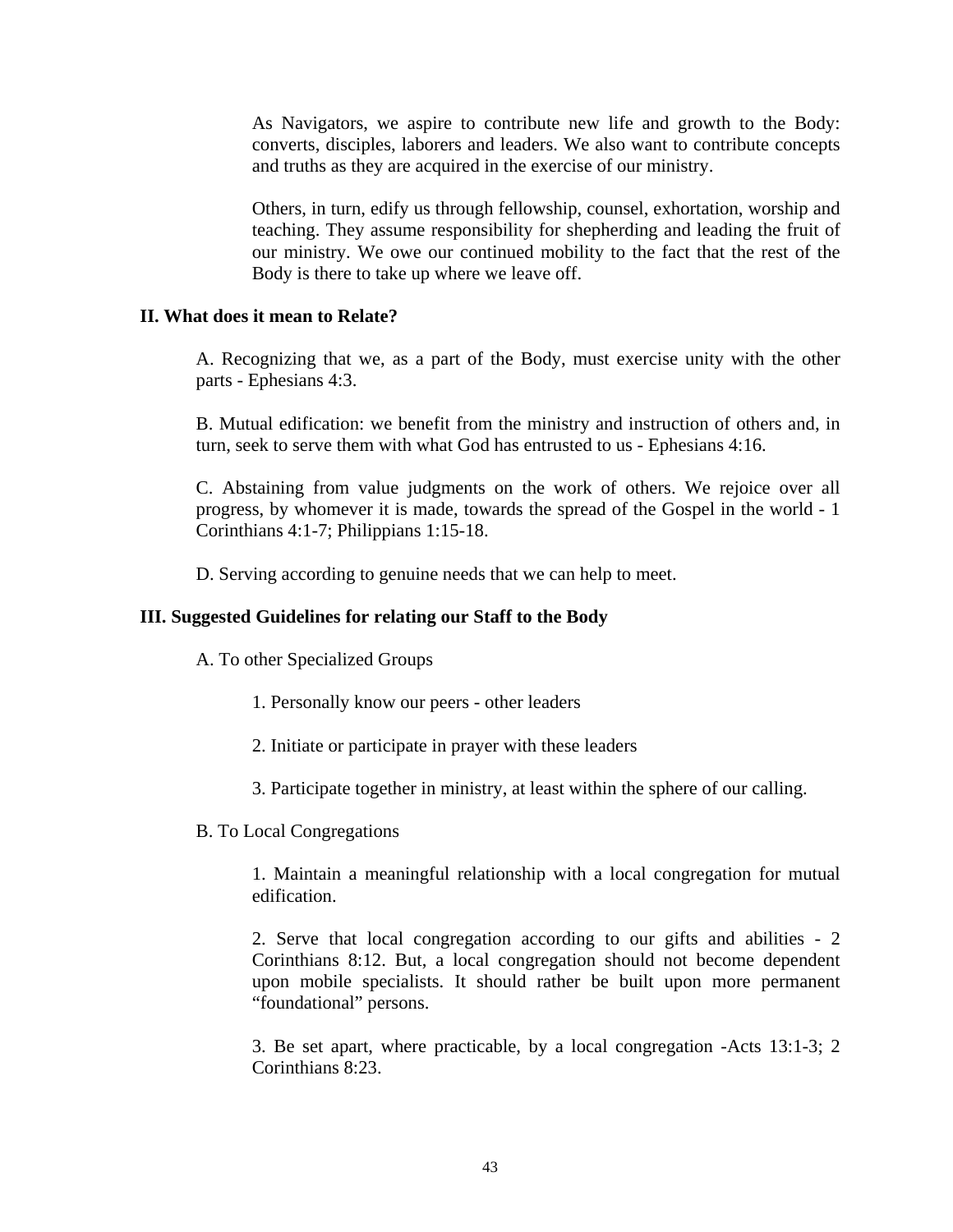C. Dealing with Divided Loyalties

Often, we are confronted with the dilemma of divided loyalties: Navigator responsibilities versus responsibilities towards local congregations or other specialized groups. Multiple loyalties are a fact of life. One can, and must, relate in several directions at the same time.

### **IV. Suggested Guidelines for relating the Fruit of our Ministry to Local Congregations**

In establishing disciples, we need to begin early to teach them the importance of Relating; that they are called into unity with the Body; that their spiritual welfare needs the relationship to a local congregation. We want them - "to demonstrate Christ's love by identifying with and serving other believers" - Page 39.

A. Problems to Recognize

1. Those whom we win out of the world are not always willing or able to relate to existing local congregations. Differences in mentalities, values and cultures are sometimes too great.

2. Lack of viable local congregations. Sometimes, no wineskins exist for the new wine from our ministry - Matthew 9:17. In such circumstances, we cannot abandon our fruit. But we must also find alternatives that allow us to maintain our specific calling.

B. Alternatives to Consider

1. We can provide a half-way house as a bridge between the world and local congregations. This would be a local Navigator provision for evangelizing, establishing and equipping ....half way between the world and the local congregation. It may meet in a dormitory, barracks or home.

Half-way houses are effective in meeting the needs of new Christians and of members of established congregations. New converts need them as a place to mature as they come out of the world. Established Christians find small group fellowships effective for meeting personal needs and as a context for outreach.

2. We can help our fruit to integrate into established local congregations. We do this by:

a. Example,

b. Teaching

c. Helping to resolve individual problems.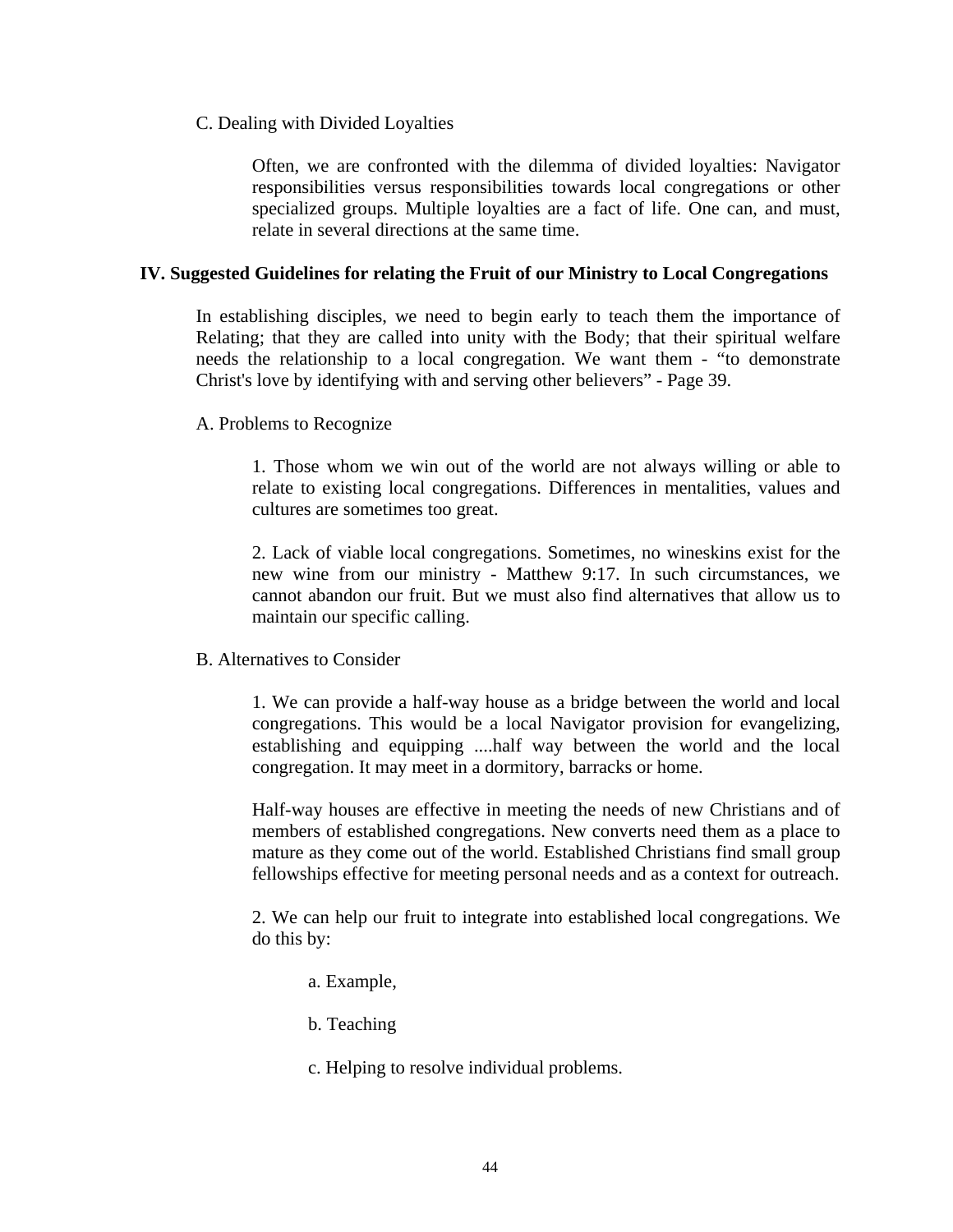- Individual differences must be taken into account. We should guide our fruit into congregations that fit them best.
- Relate our fruit to local congregations that are committed to the deity of Christ and the authority of the Bible -see Page 30.
- Help our fruit to resolve their conflict of loyalties between The Navigators and local congregations.

d. Establish rapport with pastors and help to resolve the difficulties that occur as our fruit relate.

In the final analysis, the individual must accept the responsibility for his own relating. He will have to determine where he fits best into the Body and obey God accordingly.

3. We can encourage clusters of our fruit to form local fellowships that will grow into mature congregations. This is necessary where suitable local congregations do not exist.

a. Where such fellowships are formed, we should influence them towards the biblical ideals of Christian community and witness.

b. Navigator staff should not assume foundational leadership functions in these fellowships.

c. We should maintain fraternal rather than organizational ties with these fellowships.

This Alternative makes a local ministry much more complex and should only be used where the other two Alternatives are not practicable. Before adopting it, we should consult with our Navigator overseers.

The choice of an Alternative will be partly determined by the environment in which we minister. We want to choose the one which is best for all involved: for those whom we disciple as well as for ourselves.

The most common and most simple solution is a combination of Alternatives 1 and 2.

Starting local congregations under Navigator auspices or with a Navigator identity is not an Alternative. Our sphere of service is not local. When a specialized group evolves into a local congregation, it loses its mobility and its effectiveness, in terms of our Primary Aim.